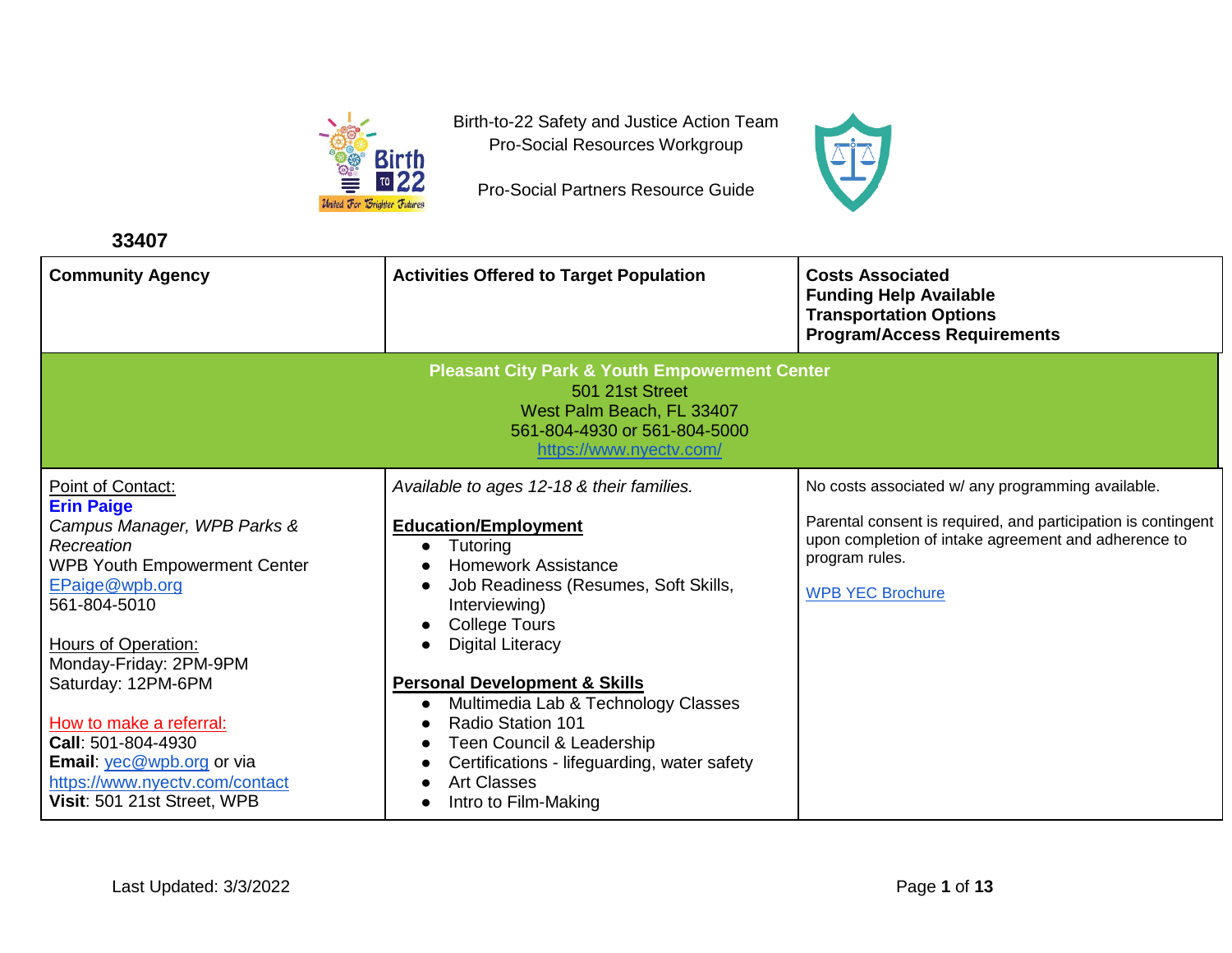|                                                                                                                  | Gardening<br>Beauty Art & Barbering 101<br>Empowerment (Talk-It-Out Boys Sessions,<br><b>Community Voice, Girl Talks)</b><br>Book Club w/ Mandel Public Library<br>Volunteering                                                                             |                                                                                                                                                                                                                 |
|------------------------------------------------------------------------------------------------------------------|-------------------------------------------------------------------------------------------------------------------------------------------------------------------------------------------------------------------------------------------------------------|-----------------------------------------------------------------------------------------------------------------------------------------------------------------------------------------------------------------|
|                                                                                                                  | <b>Recreation, Sports, &amp; Wellness</b><br>Basketball<br>Football<br><b>Olympic Events</b><br>Yoga & Meditation<br>Open Gym<br><b>Martial Arts</b><br><b>Summer Camps</b>                                                                                 |                                                                                                                                                                                                                 |
|                                                                                                                  | <b>Family Engagement</b><br>Food distributions<br>$\bullet$<br>Case management for youth/families<br>Parent support meetings and information<br>Family strengthening connections<br>Restorative Justice - Neighborhood<br><b>Accountability Board (NAB)</b> |                                                                                                                                                                                                                 |
|                                                                                                                  | <b>West Palm Beach Parks &amp; Recreation</b><br><b>401 Clematis Street</b><br>West Palm Beach, FL 33401<br><b>Parks and Facilities Locations</b><br><b>Athletics Page</b>                                                                                  |                                                                                                                                                                                                                 |
| Point of Contact:<br><b>Jim Barnes</b><br>Youth Athletics Program Coordinator<br>Jbarnes@wpb.org<br>561-840-4900 | <b>Recreation, Sports, &amp; Wellness</b><br>High school basketball leagues<br>Sailing classes<br>Various municipal parks that have pavilions,<br>walking and biking trails, multi-use fields and<br>courts, playgrounds, and fishing.                      | There are fees associated with programming, as well as a<br>\$25 annual registration fee per household.<br><b>Fee Assistance for Youth Athletics</b><br>Transportation is not available to practice, but may be |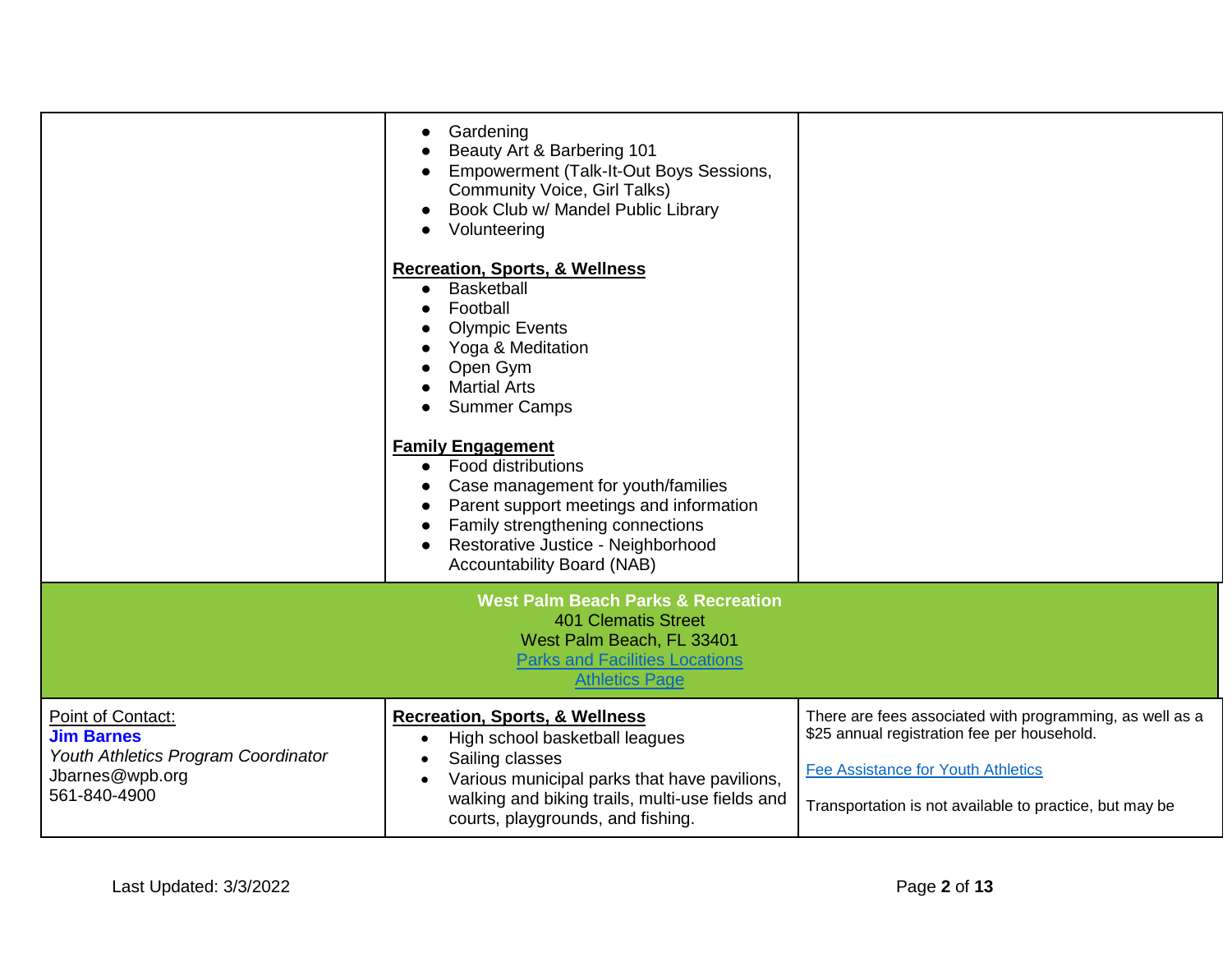| <b>Hours of Operation:</b><br><b>Office Hours</b><br>Monday-Friday: 8AM-5PM<br><b>Gaines Park Community Center</b><br>Monday-Friday: 12PM-9PM<br>Saturday: 10AM-6PM<br>Sunday: Closed<br>Aquatic Center @ Gaines Park<br>Monday & Wednesday: 3:30PM-7PM<br>Saturday: 9AM-1PM<br>Tues, Thurs, Fri, & Sun: Closed<br>Parks and facilities typically open from<br>7AM-7PM or sunrise to sunset.<br>How to make a referral: contact point of<br>contact | <b>Specifically at Gaines Park Community</b><br>Center – gym, rec center, and aquatic<br>center.                                                                                                                                                                                            | provided to away games.<br>Days and times of athletic programs will vary, contact Jim<br>Barnes for specifics.<br>Aquatic center admission ranges from \$1-\$2.50/person.                     |
|-----------------------------------------------------------------------------------------------------------------------------------------------------------------------------------------------------------------------------------------------------------------------------------------------------------------------------------------------------------------------------------------------------------------------------------------------------|---------------------------------------------------------------------------------------------------------------------------------------------------------------------------------------------------------------------------------------------------------------------------------------------|-----------------------------------------------------------------------------------------------------------------------------------------------------------------------------------------------|
|                                                                                                                                                                                                                                                                                                                                                                                                                                                     | <b>Boy Scouts of America, Troop 0160</b><br>Located @ Thermo Fisher Scientific<br>1400 Northpoint Pkwy, Suite 10, West Palm Beach, FL 33407                                                                                                                                                 |                                                                                                                                                                                               |
| Point of Contact:<br><b>Theresa Garrett</b><br><b>Troop Leader</b><br>garrett73198@gmail.com<br>954-560-3958<br><b>Hours of Operation:</b><br>Meets weekly, Thursdays at 7PM.<br>How to make a referral:<br>Call or email Theresa for more information.<br>To apply online: Troop Link                                                                                                                                                              | Scouts BSA, male youths 11-17.<br><b>Education/Employment</b><br>STEM<br>$\bullet$<br><b>Personal Development &amp; Skills</b><br>Outdoor skills<br>Camping, cooking, fishing,<br>$\circ$<br>swimming, wilderness survival,<br>sustainability<br><b>Emergency preparedness</b><br>First aid | \$60 annually, plus additional for uniforms and outings.<br>Scholarships or financial assistance may be available in<br>individual troops.<br>Parental consent is required for participation. |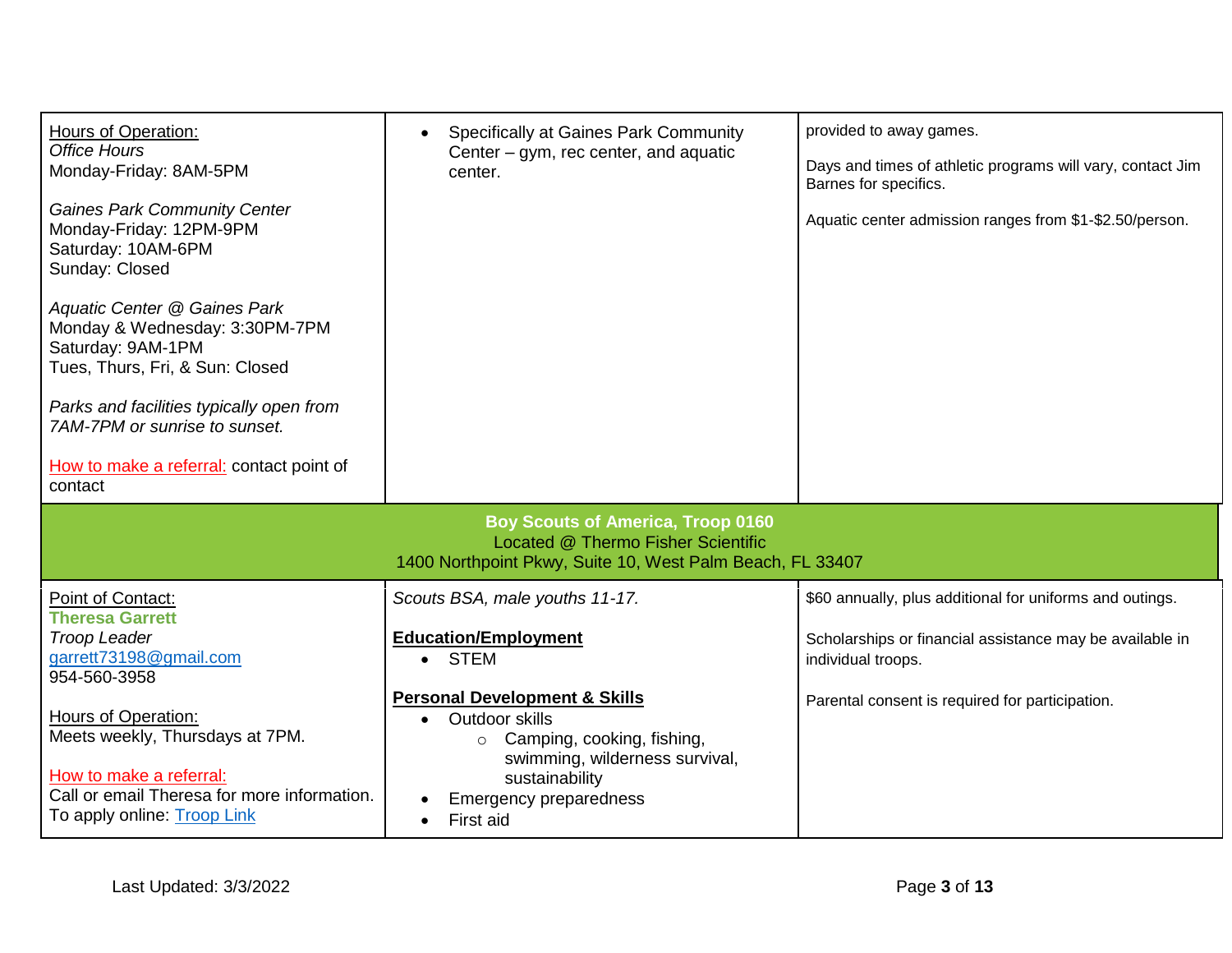|                                                                                                                                                                                             | Safety skills<br>Financial management<br>Communication<br>Planning<br>Fitness and nutrition<br>Citizenship<br><b>Ethics</b><br>Mentoring<br><b>Recreation, Sports, &amp; Wellness</b><br>Rifle shooting<br>$\bullet$<br>Skateboarding<br>Soccer<br>$\bullet$                                                                                                     |                                                 |
|---------------------------------------------------------------------------------------------------------------------------------------------------------------------------------------------|------------------------------------------------------------------------------------------------------------------------------------------------------------------------------------------------------------------------------------------------------------------------------------------------------------------------------------------------------------------|-------------------------------------------------|
| <b>Boy Scouts of America, Pack 0116</b><br>Located @ Tabernacle Missionary Baptist Church<br>801 8th St.<br>West Palm Beach, FL 33401                                                       |                                                                                                                                                                                                                                                                                                                                                                  |                                                 |
| Point of Contact:<br><b>Bradley Harper</b><br><b>Troop Leader</b><br>bgharperlaw@gmail.com<br>561-355-1958<br>Hours of Operation:<br>How to make a referral:<br>To apply online: Troop Link | Scouts BSA, male youths 11-17.<br><b>Education/Employment</b><br>• STEM<br><b>Personal Development &amp; Skills</b><br>Outdoor skills<br>$\bullet$<br>o Camping, cooking, fishing,<br>swimming, wilderness survival,<br>sustainability<br>Emergency preparedness<br>First aid<br>Safety skills<br>Financial management<br>Communication<br>Planning<br>$\bullet$ | Parental consent is required for participation. |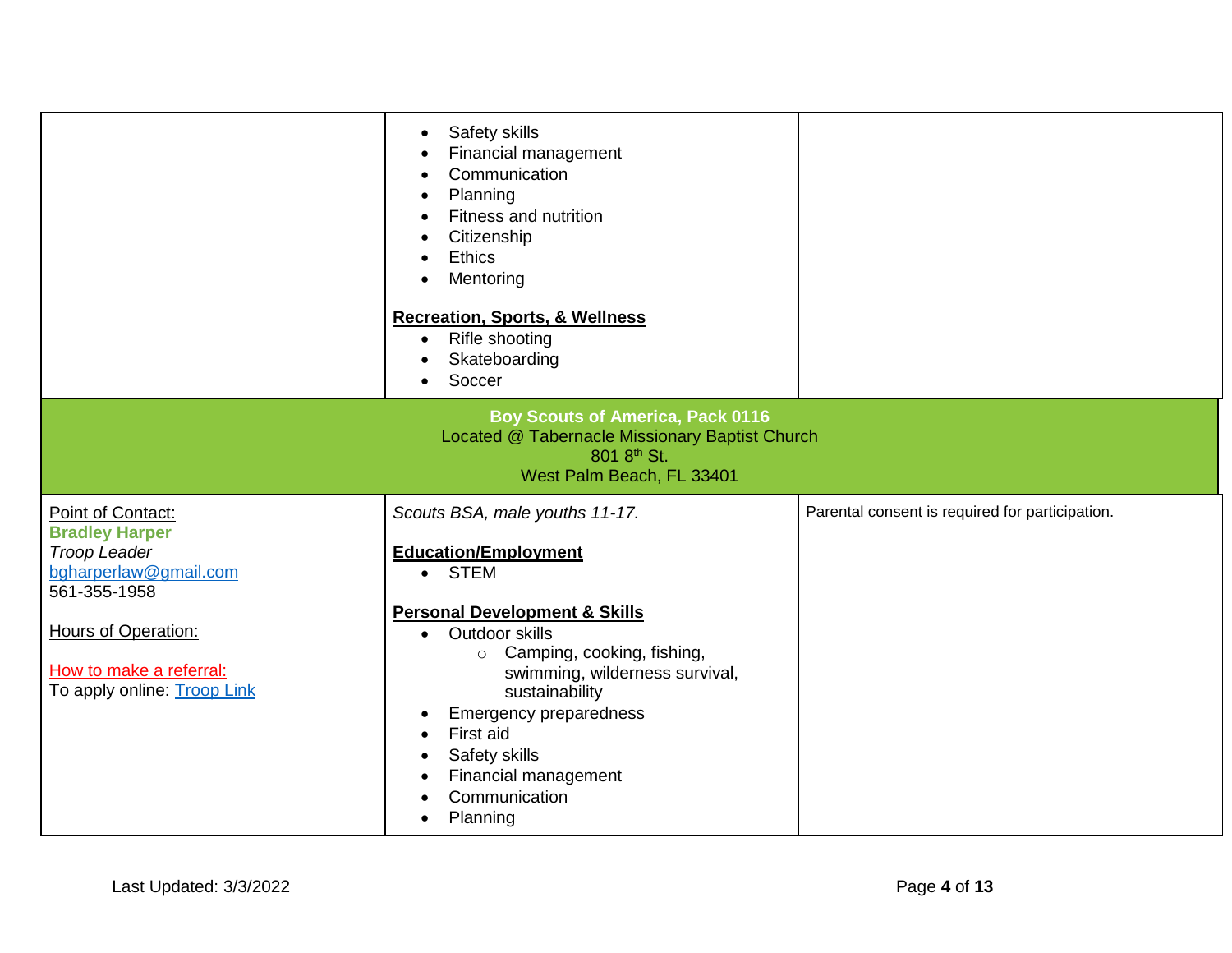|                                                                                                                                                                                                            | Fitness and nutrition<br>Citizenship<br><b>Ethics</b><br>Mentoring<br><b>Recreation, Sports, &amp; Wellness</b><br>Rifle shooting<br>Skateboarding<br>Soccer                                                                                                                                                                                                                                                                                                                                                                   |                                                                                                                                                                                                                                                                 |
|------------------------------------------------------------------------------------------------------------------------------------------------------------------------------------------------------------|--------------------------------------------------------------------------------------------------------------------------------------------------------------------------------------------------------------------------------------------------------------------------------------------------------------------------------------------------------------------------------------------------------------------------------------------------------------------------------------------------------------------------------|-----------------------------------------------------------------------------------------------------------------------------------------------------------------------------------------------------------------------------------------------------------------|
|                                                                                                                                                                                                            | <b>Manatee Lagoon</b><br>6000 N. Flagler Drive<br>West Palm Beach, FL 33407<br>https://www.visitmanateelagoon.com/<br>561-626-2833                                                                                                                                                                                                                                                                                                                                                                                             |                                                                                                                                                                                                                                                                 |
| Point of Contact:<br>Name<br>Title<br>Phone<br>Email<br><b>Hours of Operation:</b><br>Monday-Friday: 9AM-4PM<br>Saturday & Sunday: Closed<br>How to make a referral: call 561-626-2833<br>or visit website | <b>Activities</b><br>First-floor observation deck offers ideal<br>viewing of manatees during manatee season<br>(Nov. 15 – March 31)<br>Manatee Lagoon Tours (currently closed due<br>$\bullet$<br>to COVID)<br>Mindful Moments Yoga (18+) Tuesdays and<br>$\bullet$<br>Thursdays 5:45-6:45PM<br><b>Education/Employment</b><br>Virtual learning opportunities such as Marine<br>$\bullet$<br>Science Series, educational videos, and<br>virtual field trips. Visit their virtual learning<br>page to learn more and to access. | Admission is free, and free on-site parking available.<br>Education center and second-floor observation deck<br>currently closed due to COVID until further notice.<br>Yoga, Manatee Lagoon tours are free, but advanced<br>registration is strongly encouraged |
| <b>Urban Youth Impact</b><br>2823 N Australian Ave                                                                                                                                                         |                                                                                                                                                                                                                                                                                                                                                                                                                                                                                                                                |                                                                                                                                                                                                                                                                 |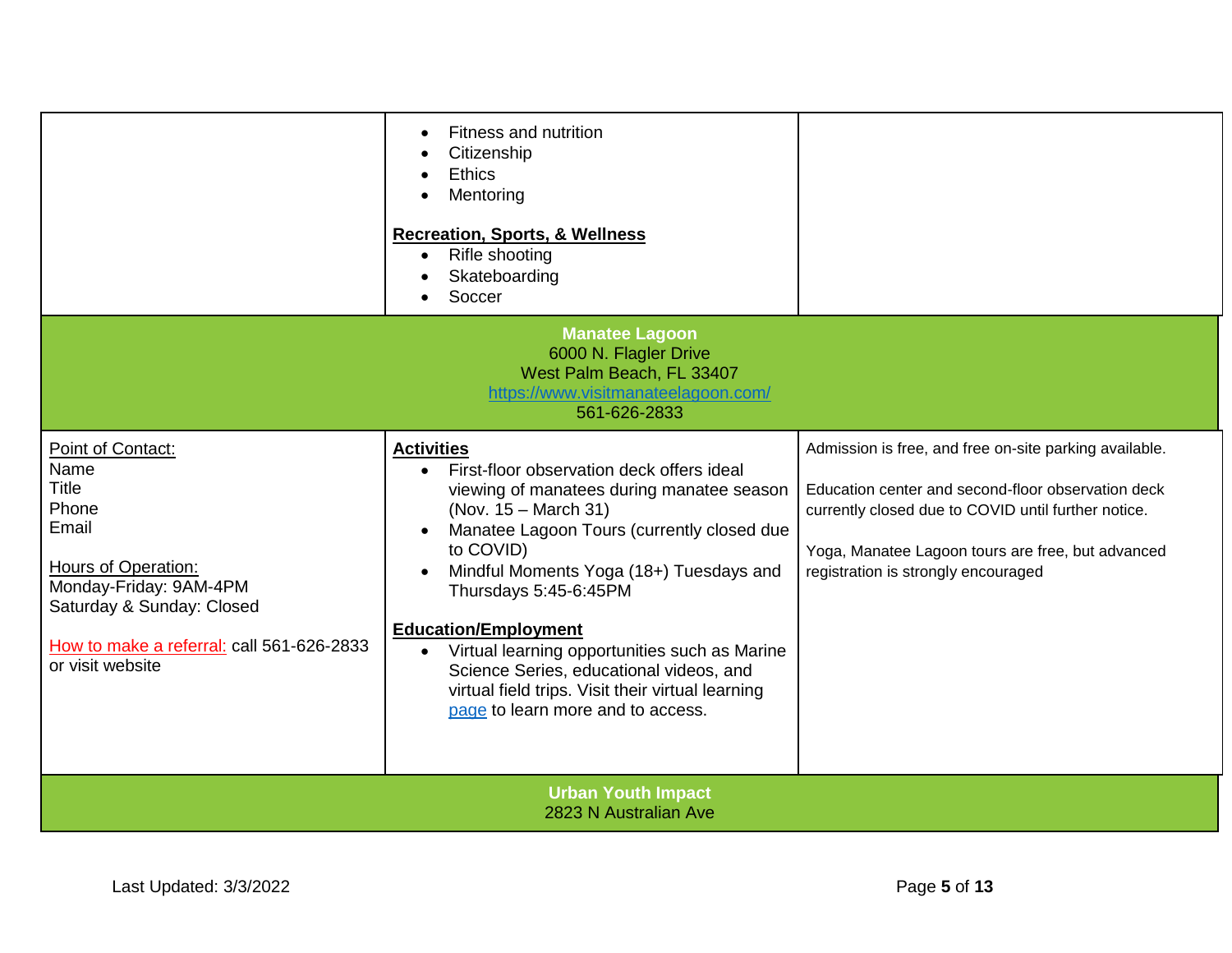| West Palm Beach, FL 33407<br>https://www.urbanyouthimpact.com/<br>561-832-9220                                                                                                                                                                                                                                                                                                                                                                                    |                                                                                                                                                                                                                                                            |                                                                                                                                                                                                                                                                                                                                                                                                      |
|-------------------------------------------------------------------------------------------------------------------------------------------------------------------------------------------------------------------------------------------------------------------------------------------------------------------------------------------------------------------------------------------------------------------------------------------------------------------|------------------------------------------------------------------------------------------------------------------------------------------------------------------------------------------------------------------------------------------------------------|------------------------------------------------------------------------------------------------------------------------------------------------------------------------------------------------------------------------------------------------------------------------------------------------------------------------------------------------------------------------------------------------------|
| Point of Contact:<br><b>Nancy Pierre</b><br>Program Coordinator, REFRAME<br>561-832-9220 ext. 103<br>reframe@urbanyouthimpact.com<br>Hours of Operation:<br>Office hours*<br>Monday-Friday: 9AM-5PM<br>Saturday & Sunday: Closed<br>*specific programs and activities may run<br>outside of these office hours.<br>How to make a referral:<br>Ensure youth meets program requirements<br>(or will be able to), fill out application, then<br>call or email Nancy. | <b>Education &amp; Employment</b><br>REFRAME (for students 15-21), life and job<br>$\bullet$<br>skills workshops, post-secondary planning,<br>job and internship opportunities, personal<br>development and leadership mentoring.<br>Meets twice per week. | <b>REFRAME Program Requirements</b><br>Some transportation may be provided depending on school<br>attended (may pick up from high school), otherwise<br>parent/self-transportation needed.<br>There is no cost to students to participate.<br>There are no disqualifiers based on background, but<br>students must be enrolled in high school or actively<br>working towards GED in order to enroll. |
|                                                                                                                                                                                                                                                                                                                                                                                                                                                                   | <b>Police Athletic League - WPB</b><br>720 N Tamarind Ave<br>West Palm Beach, FL 33401<br>https://www.westpalmbeachpal.com/<br>561-835-7195                                                                                                                |                                                                                                                                                                                                                                                                                                                                                                                                      |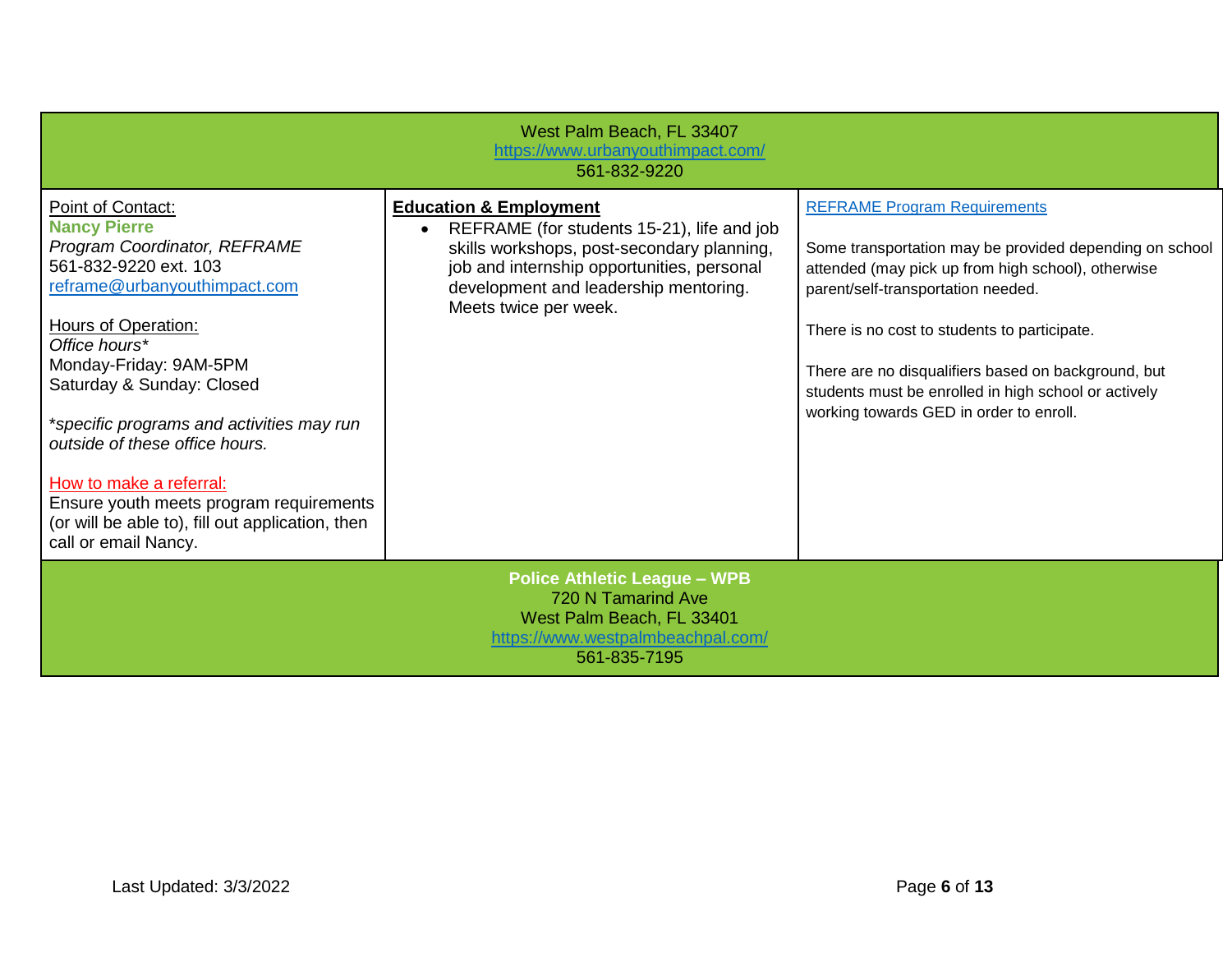| Point of Contact:<br>Name<br>Title<br>Phone: 561-835-7195<br><b>Hours of Operation:</b><br>Tuesday-Saturday: 3PM-10PM<br>Sunday & Monday: Closed<br>How to make a referral:<br>Fill out contact request:<br>https://www.westpalmbeachpal.com/contac<br>t-us-2/ or call!                                                | <b>Recreation, Sports, &amp; Wellness</b><br>Basketball<br>Baseball<br><b>Mentorship</b><br>• PAL Teen Club - participate in various<br>activities like art classes, sailing, field days,<br>dance clubs, karaoke - meant to encourage<br>pro-social activities and exploration of<br>interests.                                                                                                                                                  |                                                                                                                                                                                                                                                                                                                                                                                                                                                                                                     |
|------------------------------------------------------------------------------------------------------------------------------------------------------------------------------------------------------------------------------------------------------------------------------------------------------------------------|---------------------------------------------------------------------------------------------------------------------------------------------------------------------------------------------------------------------------------------------------------------------------------------------------------------------------------------------------------------------------------------------------------------------------------------------------|-----------------------------------------------------------------------------------------------------------------------------------------------------------------------------------------------------------------------------------------------------------------------------------------------------------------------------------------------------------------------------------------------------------------------------------------------------------------------------------------------------|
| <b>Florence De George Boys and Girls Club</b><br>4105 Pinewood Ave<br>West Palm Beach, FL 33407<br>https://bgcpbc.org/club/west-palm-beach-florence-de-george-club/<br>561-881-9565                                                                                                                                    |                                                                                                                                                                                                                                                                                                                                                                                                                                                   |                                                                                                                                                                                                                                                                                                                                                                                                                                                                                                     |
| Point of Contact:<br><b>Candace Burrs</b><br>Club Director, Florence de George Boys<br>and Girls Club<br>561-881-9565<br><b>Hours of Operation:</b><br>During school year<br>Monday-Friday: 2PM-8PM<br>Summer, winter, spring break & teacher<br>planning days<br>Monday-Friday: 7:30AM-6PM<br>How to make a referral: | <b>Education &amp; Employment</b><br>The Mary Alice Fortin Center for Learning<br>Library<br>Academic enrichment<br>College & career readiness programs<br>Computer & technology education<br>Daily homework help<br>STEM programs and robotics<br>Tutoring with certified teachers<br>Summer reading program<br><b>Personal Development &amp; Skills</b><br>Character education<br>$\bullet$<br><b>Financial literacy</b><br>Leadership programs | \$30 annual membership fee for school year.<br>Affordable fees for extended programs (summer, winter,<br>spring break)<br>Transportation is available for a nominal fee. (\$35/month)<br>Scholarships and sliding fee scale are available.<br>Application on website.<br>** Only families who exceed income limits are charged fees.<br>** Families participating in Early Learning Coalition, PBC<br>Youth Services Scholarship Voucher Program, or 21 <sup>st</sup><br>CCLC are not charged fees. |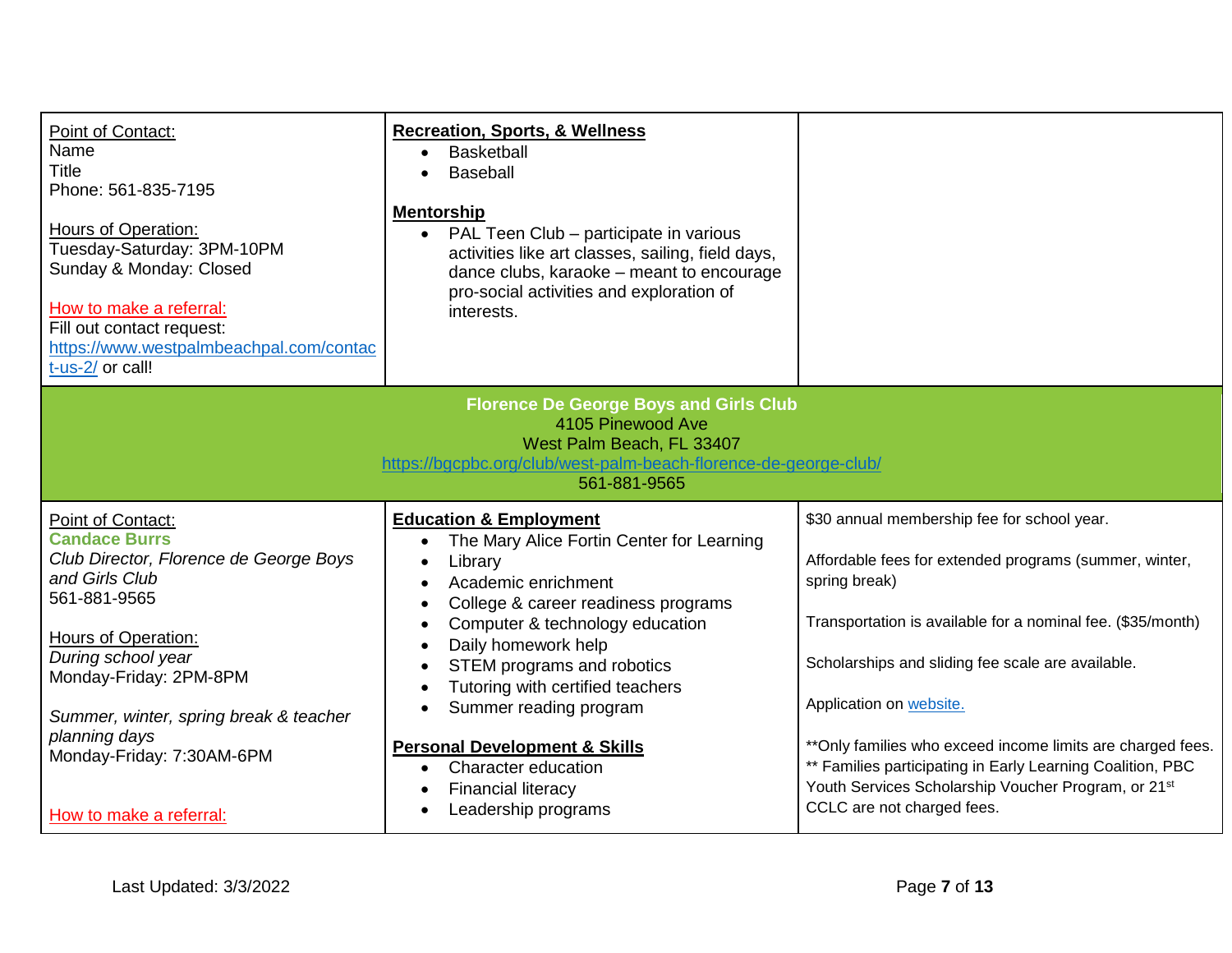| Complete applications & contact Candace<br>for questions regarding scholarships or<br>documentation needed for proof of income.                                                         | <b>Recreation, Sports, &amp; Wellness</b><br>Daily inside & outside recreation<br>$\bullet$<br>Dance classes<br>Gymnasium<br><b>Quantum Foundation Center for Preventive</b><br>Services<br>Gardening program<br>$\bullet$<br><b>Arts</b><br>Arts & crafts<br><b>Cultural arts</b><br>Norton Museum art classes       | See Parent Handbook for more information.                                                                                                                                                                                                                                                                                                                                          |
|-----------------------------------------------------------------------------------------------------------------------------------------------------------------------------------------|-----------------------------------------------------------------------------------------------------------------------------------------------------------------------------------------------------------------------------------------------------------------------------------------------------------------------|------------------------------------------------------------------------------------------------------------------------------------------------------------------------------------------------------------------------------------------------------------------------------------------------------------------------------------------------------------------------------------|
| <b>Norton Museum of Art</b><br>1450 S. Dixie Highway<br>West Palm Beach, FL 33401<br><b>Family &amp; Teen Programs</b><br>561-832-5196                                                  |                                                                                                                                                                                                                                                                                                                       |                                                                                                                                                                                                                                                                                                                                                                                    |
| Point of Contact:<br>Name<br><b>Title</b><br>Phone<br>Email<br><b>Hours of Operation:</b><br>Monday-Saturday: 10AM-5PM<br>Sunday: 11AM-5PM<br>How to make a referral: call 561-832-5196 | <b>Art</b><br>Rotating exhibitions<br>Sculpture garden<br><b>Activities</b><br>• Teen Fridays – on select Art After Dark days,<br>teens have special art programs that they<br>can participate in (for youth 13+)<br>Teen workshops<br>$\bullet$<br>Community bike tours (for all ages and<br>families) from UpCycle. | Teen Friday events are free with museum admission.<br>Workshops \$5 for members, \$10 for non-members. RSVP<br>is required.<br>Community bike tours are free, but pre-registration is<br>required. Must bring the bicycles, helmet, water, etc., and<br>sign a waiver prior to beginning the ride.<br>General admission is \$18 - only \$5 for students with a<br>valid school ID. |
| Follow on Instagram @nortonteens                                                                                                                                                        | *Negative COVID tests or proof of vaccination are<br>required for all guests of the museum.                                                                                                                                                                                                                           | Admission on Saturdays is free for City of West Palm<br>Beach residents (must bring ID or utility bill for proof of<br>residency).                                                                                                                                                                                                                                                 |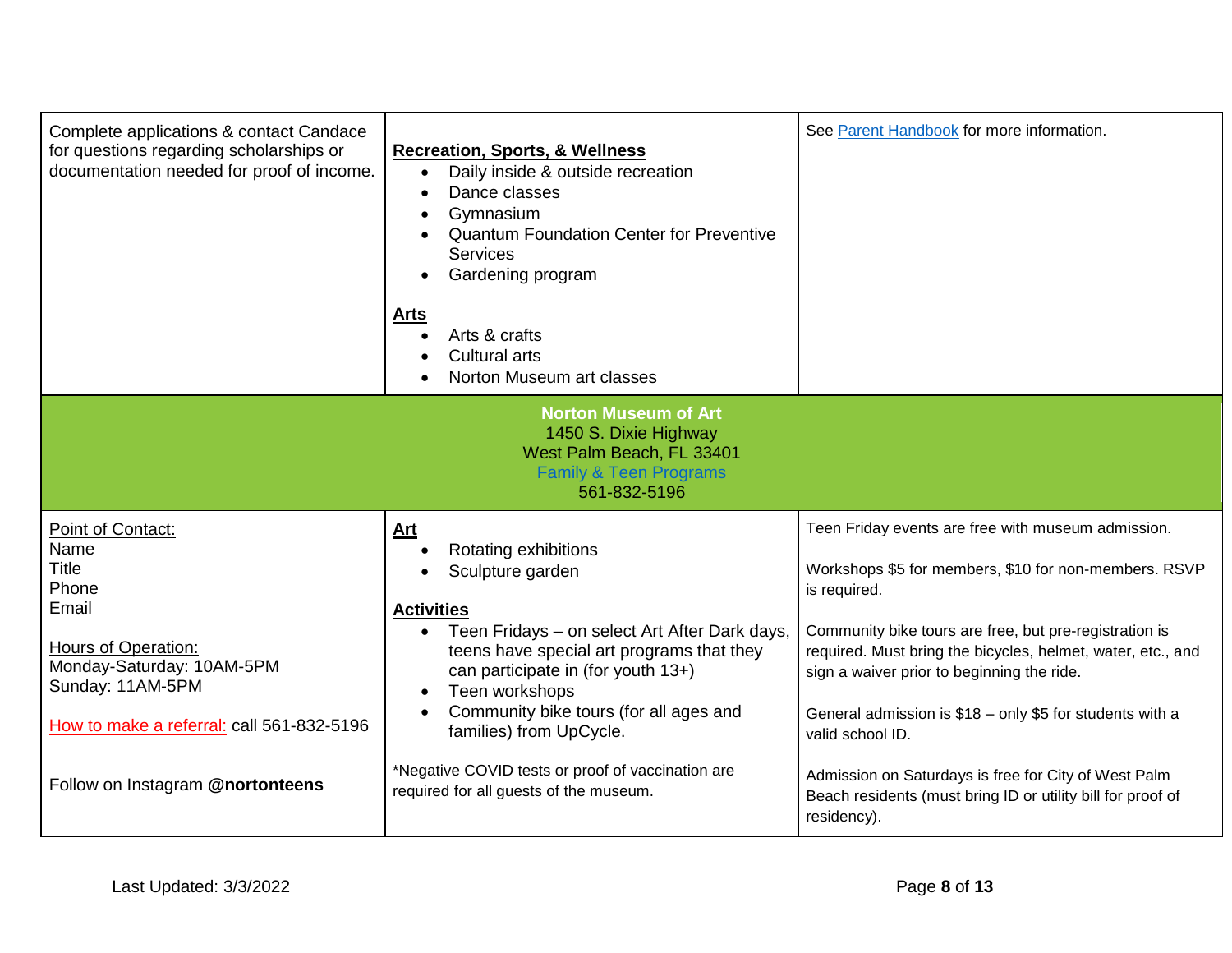|                                                                                                                                                                                                                                                             | <b>Vita Nova</b><br>2724 N. Australian Ave<br>West Palm Beach, FL 33407<br>https://www.vitanovainc.org/<br>561-689-0035                                                                                                                                                                                                                                                                                                                                                                                                                                                                                                                                                                                                                                                                                                                                         |                                                                                                                     |
|-------------------------------------------------------------------------------------------------------------------------------------------------------------------------------------------------------------------------------------------------------------|-----------------------------------------------------------------------------------------------------------------------------------------------------------------------------------------------------------------------------------------------------------------------------------------------------------------------------------------------------------------------------------------------------------------------------------------------------------------------------------------------------------------------------------------------------------------------------------------------------------------------------------------------------------------------------------------------------------------------------------------------------------------------------------------------------------------------------------------------------------------|---------------------------------------------------------------------------------------------------------------------|
| Point of Contact:<br>Anna<br>561-725-2348<br><b>Hours of Operation:</b><br>How to make a referral:<br>Contact Anna at 561-725-2348 or drop in<br>at The Spot at 2724 N. Australian Ave.<br>Request more info at:<br>https://www.vitanovainc.org/contact-us. | For youths 18-25 who aged out of the foster care<br>system or who are homeless.<br>Aims to increase self-sufficiency of youth by<br>focusing on housing, education, jobs, and<br>supportive living.<br>Programs include:<br>Group therapy<br>Independent living and life skills<br>Ready 2 work program<br><b>Financial literacy</b><br><b>GED</b> classes<br>Vita Nova Village is a housing program for youths<br>18-25 who were in the foster care system or who<br>are homeless in the community. Provides support<br>services on and off-site.<br>Services include:<br><b>Employment coordination</b><br>Healthcare coordination<br><b>Education coordination</b><br>Mental health services<br>Drug and alcohol management referrals<br>Housing coordination upon completing<br>program<br>Banking and budgeting<br>Interviewing skills<br>Parenting skills | No cost.<br>Youths must be at risk of homelessness (low-income<br>family, frequent moves, other risk factors, etc). |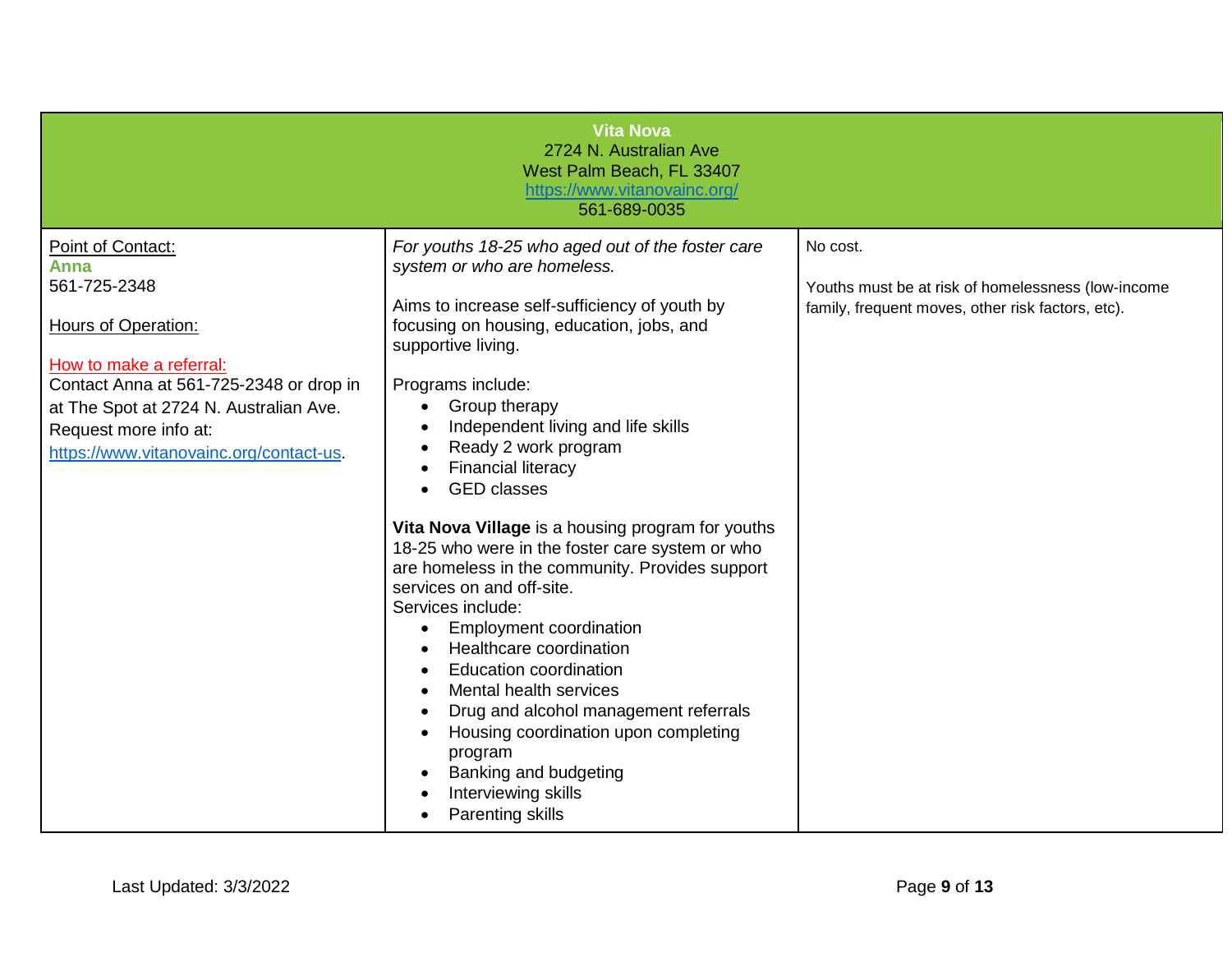|                                                                                                                                                                                                                                                                                                                                                      | Time management & organizational skills<br>Information on community resources<br>The Spot is a drop in center for homeless youths.<br>Youths receive a needs assessment, connection to<br>life skills training, linkages to housing, employment,<br>education, and other wellness needs.                                                                                                                                                                                                                                                                                                                                                                                                                                                                                                                      |                                                                                                                    |
|------------------------------------------------------------------------------------------------------------------------------------------------------------------------------------------------------------------------------------------------------------------------------------------------------------------------------------------------------|---------------------------------------------------------------------------------------------------------------------------------------------------------------------------------------------------------------------------------------------------------------------------------------------------------------------------------------------------------------------------------------------------------------------------------------------------------------------------------------------------------------------------------------------------------------------------------------------------------------------------------------------------------------------------------------------------------------------------------------------------------------------------------------------------------------|--------------------------------------------------------------------------------------------------------------------|
|                                                                                                                                                                                                                                                                                                                                                      | Youth for Christ, Palm Beach County<br>800 Northpoint Pkwy Unit 202<br>West Palm Beach, FL 33407<br>https://www.yfcteens.com/<br>561-686-5702                                                                                                                                                                                                                                                                                                                                                                                                                                                                                                                                                                                                                                                                 |                                                                                                                    |
| Points of Contact:<br><b>Jimmie</b><br>Juvenile Justice Ministry Outreach<br>Coordinator<br>561-667-2532<br><b>Kim</b><br>Parent Life Ministry Outreach Coordinator<br>kimbarrantes@gmail.com<br>Hours of Operation:<br>How to make a referral:<br>Call 561-686-5702 or email<br>office@yfcteens.com for more information<br>or to request services. | Various community ministry partnerships.<br><b>Juvenile Justice Ministry</b><br>Spreads the word of God and focusing on the<br>spiritual, mental, physical, and emotional growth of<br>all participants.<br>Visits incarcerated youths at:<br>Palm Beach Juvenile Correctional Facility<br>$\bullet$<br>(9680 Process Dr, WPB, FL 33411).<br>Palm Beach Juvenile Detention Center<br>(1100 45 <sup>th</sup> St, WPB, FL 33407)<br>West Palm Beach Jail (3228 Gun Club Rd,<br>WPB, FL 33406)<br><b>Juvenile Justice Ministry Webpage</b><br><b>Parent Life Ministry</b><br>Mentors expecting and parenting teens and their<br>children to help them make empowered and positive<br>choices and to move toward independent living.<br>Meets weekly at Church in the Palms in<br>Greenacres. Parent Life Webpage | No cost for any ministry programming (summer camps are<br>available for a cost)<br>Transportation is not provided. |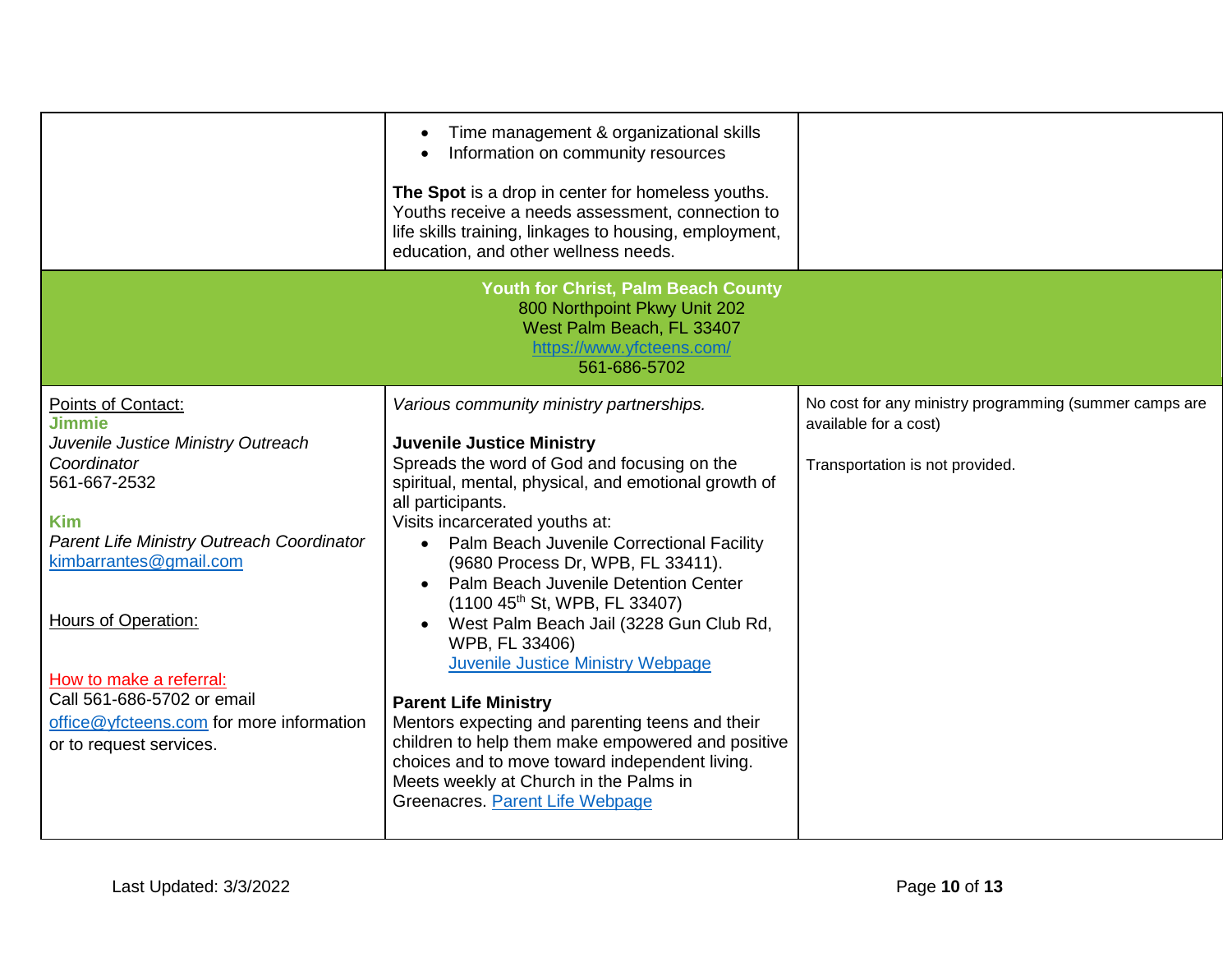|                                                   | <b>Catalyst</b><br>Utilizes the hip hop culture (emceeing,<br>breakdancing, graffiti, and DJing to help youths<br>grow in their craft and spirituality. Meets at Lake<br>Worth First Church of Nazarene Wednesdays and<br>Fridays at 9 PM (Bible Study Wednesdays at 7:30<br>PM)<br><b>Catalyst Ministry Webpage</b><br><b>City Life</b><br>A church partnership with First Evangelical Lutheran<br>Church that offers spiritual programming, arts,<br>sports, music, and mentorship. First Evangelical<br>Lutheran Church located at 2740 Parker Ave, WPB,<br>FL 33405<br><b>City Life Webpage</b> |                                                                 |
|---------------------------------------------------|-----------------------------------------------------------------------------------------------------------------------------------------------------------------------------------------------------------------------------------------------------------------------------------------------------------------------------------------------------------------------------------------------------------------------------------------------------------------------------------------------------------------------------------------------------------------------------------------------------|-----------------------------------------------------------------|
|                                                   | <b>Rapids Water Park</b><br>6566 North Military Trail<br>Riviera Beach, FL 33407<br>https://www.rapidswaterpark.com/<br>561-848-6272                                                                                                                                                                                                                                                                                                                                                                                                                                                                |                                                                 |
| Hours of Operation:                               | <b>Recreation, Sports, &amp; Wellness</b>                                                                                                                                                                                                                                                                                                                                                                                                                                                                                                                                                           | Admission:                                                      |
| March-May                                         | Slides                                                                                                                                                                                                                                                                                                                                                                                                                                                                                                                                                                                              | \$49.99 plus tax Monday-Friday                                  |
| Monday-Sunday: 10AM-6PM                           | Lazy river                                                                                                                                                                                                                                                                                                                                                                                                                                                                                                                                                                                          | \$59.99 plus tax Saturday, Sunday, and Holidays                 |
| June & July                                       | Wave pool                                                                                                                                                                                                                                                                                                                                                                                                                                                                                                                                                                                           |                                                                 |
| Monday-Sunday: 10AM-7PM                           | Flow rider                                                                                                                                                                                                                                                                                                                                                                                                                                                                                                                                                                                          | Season pass:                                                    |
|                                                   |                                                                                                                                                                                                                                                                                                                                                                                                                                                                                                                                                                                                     | \$109.95 in advance, \$129.95 once season starts                |
| August                                            | Fun for kids, teens, and families of all ages                                                                                                                                                                                                                                                                                                                                                                                                                                                                                                                                                       |                                                                 |
| Monday-Friday: 10AM-5PM                           |                                                                                                                                                                                                                                                                                                                                                                                                                                                                                                                                                                                                     | Locker rental:                                                  |
| Saturday & Sunday: 10AM-7PM                       | Lockers, food*, & beverages available at additional cost.                                                                                                                                                                                                                                                                                                                                                                                                                                                                                                                                           | \$10 for small, \$20 for large, \$5 refundable deposit required |
| September-November<br>Saturday & Sunday: 10AM-5PM | *You can bring food with you, but it can only be eaten in<br>picnic areas outside of park and coolers must be left in<br>these areas.                                                                                                                                                                                                                                                                                                                                                                                                                                                               | Parking: \$15/vehicle                                           |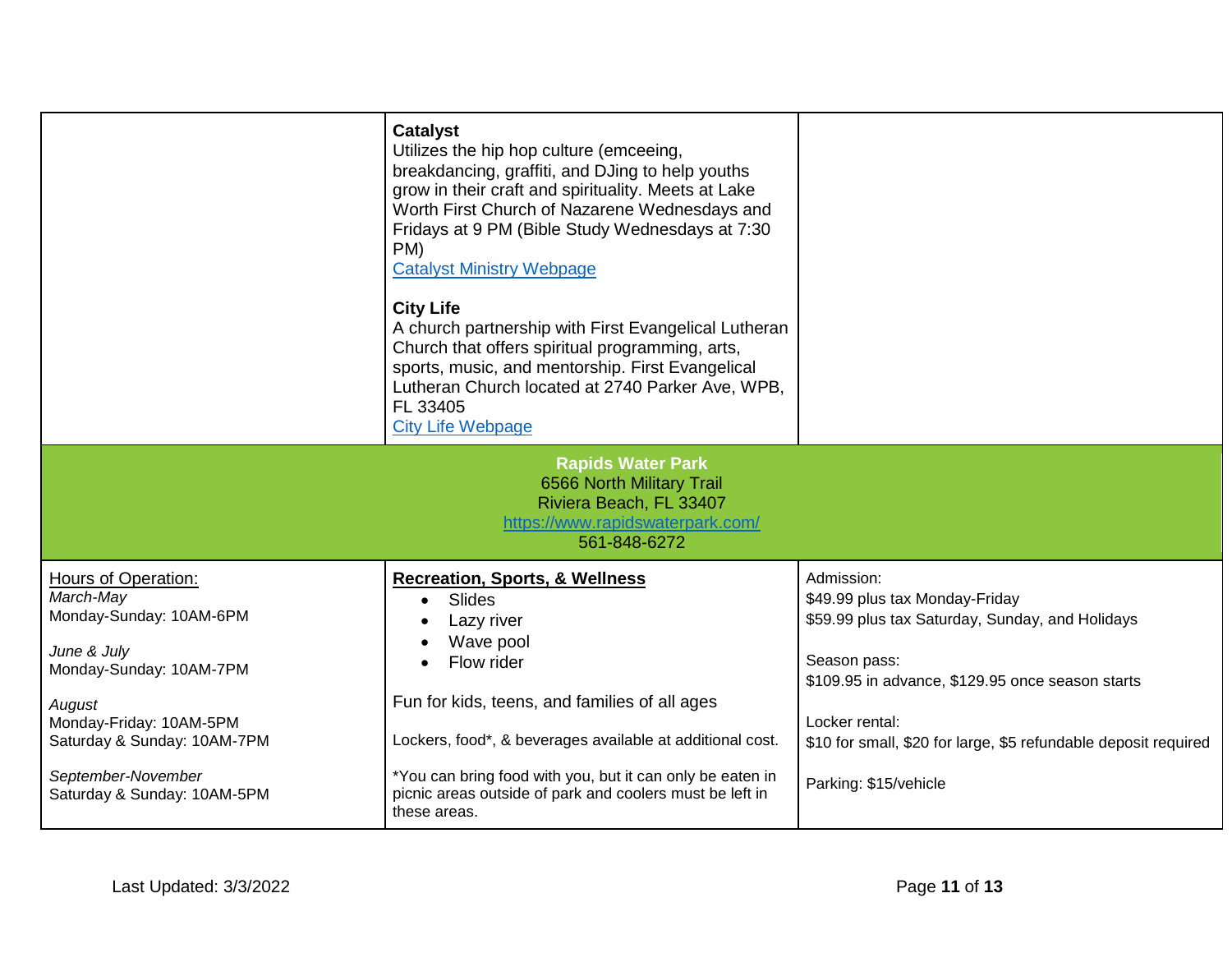|                                                                                                                                                                                                                                                                                                                                                                                                                                                                            | <b>Urban League of Palm Beach County</b><br>1700 N. Australian Avenue<br>West Palm Beach, FL 33407<br>https://ulpbc.org/<br>561-833-1461                                                                                                                                                                                                                                                                                                                                                                                                                                                                                                                                                                                                                                                        |                                                                                                                                                                                                                     |
|----------------------------------------------------------------------------------------------------------------------------------------------------------------------------------------------------------------------------------------------------------------------------------------------------------------------------------------------------------------------------------------------------------------------------------------------------------------------------|-------------------------------------------------------------------------------------------------------------------------------------------------------------------------------------------------------------------------------------------------------------------------------------------------------------------------------------------------------------------------------------------------------------------------------------------------------------------------------------------------------------------------------------------------------------------------------------------------------------------------------------------------------------------------------------------------------------------------------------------------------------------------------------------------|---------------------------------------------------------------------------------------------------------------------------------------------------------------------------------------------------------------------|
| <b>Points of Contact:</b><br><b>Shawn Bynum-Coleman</b><br><b>Project NULITES Coordinator</b><br>shawn@ulpbc.org<br>561-503-6320<br><b>Sydney Davis</b><br><b>Project STEM Coordinator</b><br>561-833-1461 Ext. 3010<br><b>Japricia Thicklin</b><br>Teen Outreach Program Coordinator<br>jthicklin@ulpbc.org<br>561-833-1461 Ext. 3039<br><b>La Terrence Reed</b><br><b>CINS/FINS Program Coordinator; Project</b><br><b>Moving Forward Coordinator</b><br>treed@ulpbc.org | <b>Education/Employment</b><br>National Urban League Incentives to Excel and<br>Succeed (NULITES) focuses on education,<br>character building, community, and college prep<br>for students ages 12-18.<br>Project STEM prepares middle and high school<br>students for careers in science, technology,<br>engineering, and math industries.<br><b>Personal Development</b><br>• Teen Outreach Program for youth ages 11-17,<br>provides groups on personal values, goal setting,<br>relationships, peer pressure, and decision-<br>making, as well as service learning opportunities<br>and field trips.<br><b>Family Counseling</b><br>Children in Need of Services/Families in Need of<br>$\bullet$<br>Services (CINS/FINS) provides counseling,<br>residential shelter, case management, and | Youth programs typically require that participants be<br>enrolled in a public, private, or charter school.<br>All programs are free of cost.<br><b>Project NULITES Registration Form</b><br><b>UYEP Application</b> |
| 561-833-1461 Ext 3029<br><b>Tomas Evangelista</b><br><b>Youth Crime Prevention &amp; Intervention</b><br>Coordinator<br>tevangelista@ulpbc.org<br>561-833-1461 Ext. 3025<br><b>Miles Davis</b><br><b>Urban Youth Empowerment Program</b><br>Coordinator                                                                                                                                                                                                                    | referral for troubled youth ages 6-17 and their<br>families.<br><b>Crime Prevention and Deterrence</b><br>Engages youth in education and employment<br>$\bullet$<br>activities, teen summits, parenting skills training,<br>tutoring, and gang resistance workshops. For<br>youths ages 12-18<br>Project Moving Forward works with justice-<br>involved youth to prevent re-offending through<br>assistance completing court-ordered sanctions,<br>anger management workshops, and restorative                                                                                                                                                                                                                                                                                                  |                                                                                                                                                                                                                     |